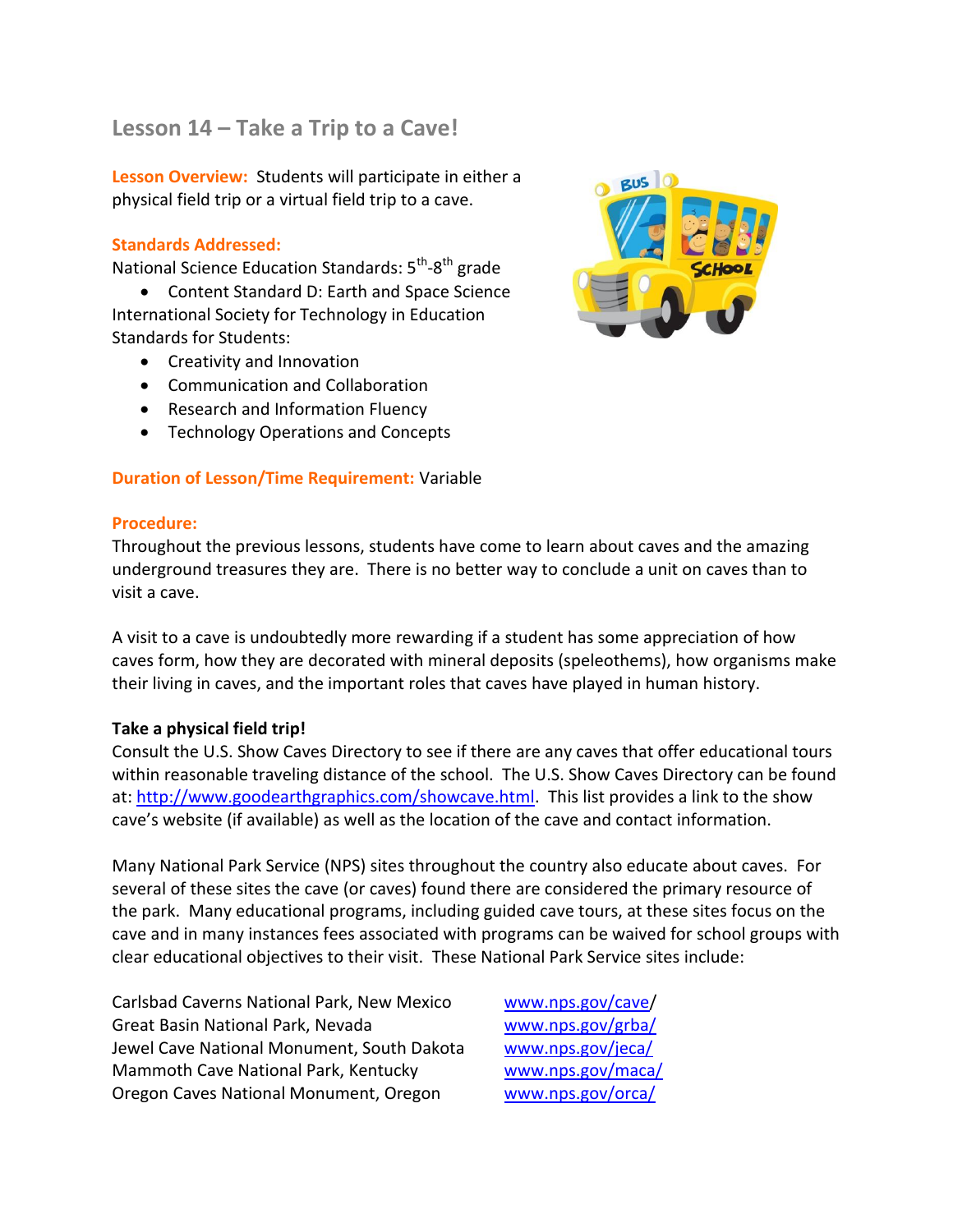Ozark National Scenic Riverways, Missouri [www.nps.gov/ozar/](http://www.nps.gov/ozar/) Russell Cave National Monument, Alabama [www.nps.gov/ruca/](http://www.nps.gov/ruca/) Sequoia National Park, California [www.nps.gov/seki/](http://www.nps.gov/seki/) Timpanogos Cave National Monument, Utah [www.nps.gov/tica/](http://www.nps.gov/tica/) Wind Cave National Park, South Dakota [www.nps.gov/wica/](http://www.nps.gov/wica/)

### **Take a virtual field trip!**

If there are no caves located near the school or if taking a physical field trip is not an option, arrange a "virtual field trip" to a cave. This can be done by contacting staff members at a show cave and arranging a videoconference between a "cave expert" and the class.

What is a videoconference? A videoconference is a real-time video session between people in separate locations. A point-to-point (two-person) video conferencing system works much like a video telephone. Each participant has a video camera, microphone, and speakers mounted to his/her computer. As the two participants speak to one another, their voices are carried over the network and delivered to the other's speakers, and whatever images appear in front of the video camera appear in a window on the other participant's monitor.

Almost 30,000 videoconferencing systems were located in U.S. schools, service centers, district offices, and departments of education as of April 2009. Through videoconferencing, teachers throughout the world have been able to plan and coordinate experiences for their students that fulfill the objectives of their curriculum while appealing to the variety of learning styles and developmental needs of their students.

Institutions that provide videoconferencing, such as national parks, zoos, aquariums, museums, science and technology institutes and many other educational institutions, can add value to lessons and enable teachers to give students the opportunity to interact with "experts" without leaving the classroom.

During a quality videoconference the teacher becomes a facilitator and the "expert" leads the session. Sessions should be highly interactive, thereby engaging the students to become active participants in their own learning.

If your school has videoconferencing capabilities seek out a cave site that offers videoconferencing programs and arrange a "virtual field trip" to that cave. Several of the National Park Service cave sites have the capability to videoconference from within the cave and many sites are using such technology to reach audiences who do not have the means of visiting the remote locations of the parks.

If videoconferencing equipment is not available Skype [\(www.skype.com/\)](http://www.skype.com/) is an option.

The basic version of Skype may be downloaded for free onto a computer and allows users to talk face-to-face with live video. The only equipment required is a computer with an Internet connection that has a microphone and a webcam.